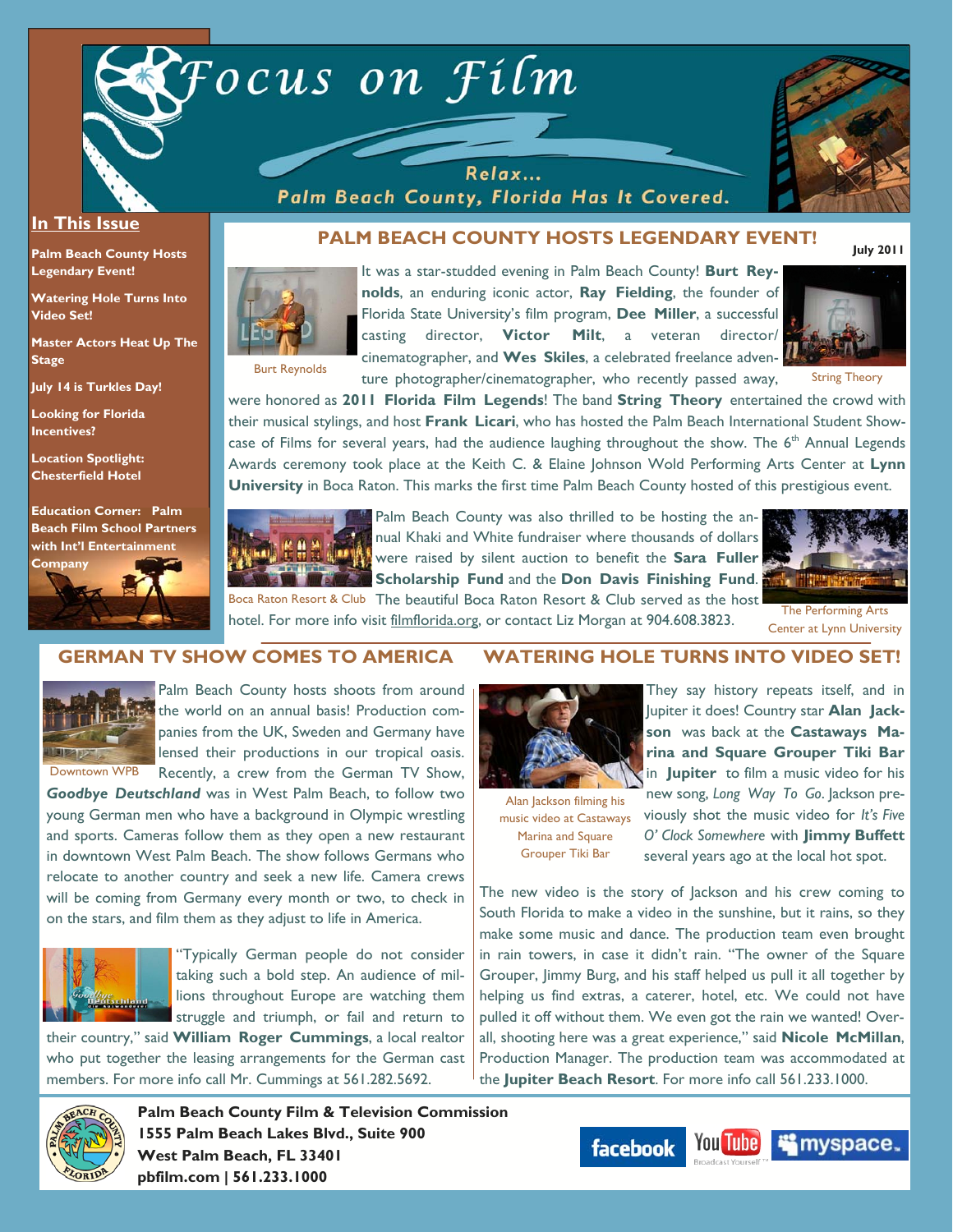# **SIGNATURE NEWS SHOW FEATURES PBC**



*Dateline NBC* has frequented Palm Beach County many times over the years to lens different episodes. A recent episode of Dateline NBC featured a story that has captivated locals for years. Jimmy Trindade's disappearance and Roger Gamblin's possible role.

Roger Gamblin, Jimmy Trindade, and Peggy Gamblin

Florida native Jimmy Trindade knew his way around the Bahamian Islands as well as any local. But what happened when Jimmy Trindade piloted his best friend's 38-foot Donzi from Spanish Cay back to Palm Beach. His boat was found, but he was not. From an extensive search that lasted months to strange twists and turns, Trindade's daughter and brother are still

looking for answers. The story was also featured on FOX's *America's Most Wanted***.** For more information visit msnbc.msn.com.



### **FASHIONISTAS FLOCK TO WPB!**



Fashionistas, foodies and fun jazz lovers attended a spectacular 'unconventional' runway fashion event – under the stars. **Palm Beach Style Rocks – Jazz on the Palm** was a special event to support the Red Cross Disaster Relief Fund. **Devine Style Inc.**  in conjunction with the **City of West Palm** 

Palm Beach Style Rocks

**Beach** and **Wild 95.5** presented a community style event at the West Palm Beach fountains, Clematis

Street. "The City of West Palm Beach was thrilled to partner with Divine Style for Palm Beach Style Rocks- Jazz on the Palm. The combination of amazing jazz performers, our top notch firefighters, and unique fashions from talented local designers made for a highly successful evening," said **Mary Pinak**, City of West Palm Beach, Community Events Manager.



Attendance for a Palm Beach County June event was at an all time high with more than 1500 circulating the vendor booths, listening to Jazz and enjoying the fashion show. A well attended weekend of in-store

events concluded the Palm Beach Style Rocks festivities. For more info palmbeachstylerocks.com.

# **PR PRO EXPANDS HIS REACH**



Barry Epstein

**Regan Communications Group** of Boston recently acquired **Barry R. Epstein Associates**  of Boca Raton. The acquisition expands the reach of the  $9<sup>th</sup>$  largest independently-owned public relations agency in the nation. Barry R. Epstein, President and CEO of Barry R. Epstein Associates, launched his firm in July 1979, with Irv Cowan,

President of the Diplomat Hotel, as his first client.

"It's a thrill to be part of Regan Communications Group," said Epstein. "They have built a great reputation on the East Coast, and it will enable us to bring our clients to an even higher level." For more info visit publicrelations.nu or call 561.852.0000.

#### **MASTER ACTORS HEAT UP THE STAGE!**



**The Burt Reynolds Institute for Film & Theatre** (BRIFT) presented their annual **Summer Showcase** to a packed house. The Showcase featured performances by graduating students from Burt Reynolds'

L-R: Jeanne Bennette, Burt Reynolds, and C. Todd Vittum

Masters Acting Class. This year's showcase featured nine scenes from popular plays such as *The In-Laws*, *The Odd Couple*, *The Star Span-*

*gled Girl*, *Life and Limb, The Gingerbread Lady*, *Chapter Two*, *Chocolate*, *Wanda's Visit*, and *He, She and It.* 

"We are always so grateful for the support of Mr. Reynolds' fans. Tickets to the Showcase were sold out almost before they even went on sale," said Kelly Dennehy, Executive Director of BRIFT. If you are interested in signing up for summer classes at Bur Reynolds BRIFT, or for more info call 561.743.9955. m & Theatre

# **NEW FEATURE IS 'UNFORGETTABLE'**



Local filmmaker **Octavian Onuc** (*The Passage*, *The Novelist*) is producing a new action film, *Unforgotten*. The film revolves around a renowned university professor who is the target of a revenge plot. The film stars local actors **Vinny Chimatto** and **Peter Marzilli**, who are both graduates of the Master Acting Class at the **Burt Reynolds Institute for Film & Theatre** 

**(BRIFT)**. Principal photography began in October 2010 and the project is set to be completed this month. Post-production will take place at the New Beginning Films Office in Wellington. Onuc



 "I chose to film in PBC because it is a fabulous area to film in, and visually pleasing. 90% of the film was shot here. The business establishments were very friendly and welcoming," said Onuc. Some locations that made a cameo appearance include **Palm Beach Atlantic University** in West Palm Beach,

at Brakeworld in Wellington

**Brakeworld** in Wellington, and **BRIFT** in Jupiter. Unforgotten filming Producers plan to circulate the film at major film festivals as well as hold local screenings. For more info visit newbeginningfilms.webs.com.

### **LOOKING FOR FLORIDA INCENTIVES?**

The Florida Entertainment Industry Financial **Film of lorida.com** line that the an additional \$12 million total in tax credit allocations for the last three years of the five year program which started July 1, 2010 with an original allocation of \$242 million. As of June 15, 2011, 132 projects had been certified with anticipated qualified expenditures of close to \$1.37 billion including \$810 million in projected wages to Floridians associated with 195,000 jobs. The incentive program was modified by recent legislation to include caps on new TV series and pilots, the result of which is that new applications for these types of productions will be ineligible for certification for tax credits as of July 1, 2011. For more info regarding changes to the Incentive visit filminflorida.com.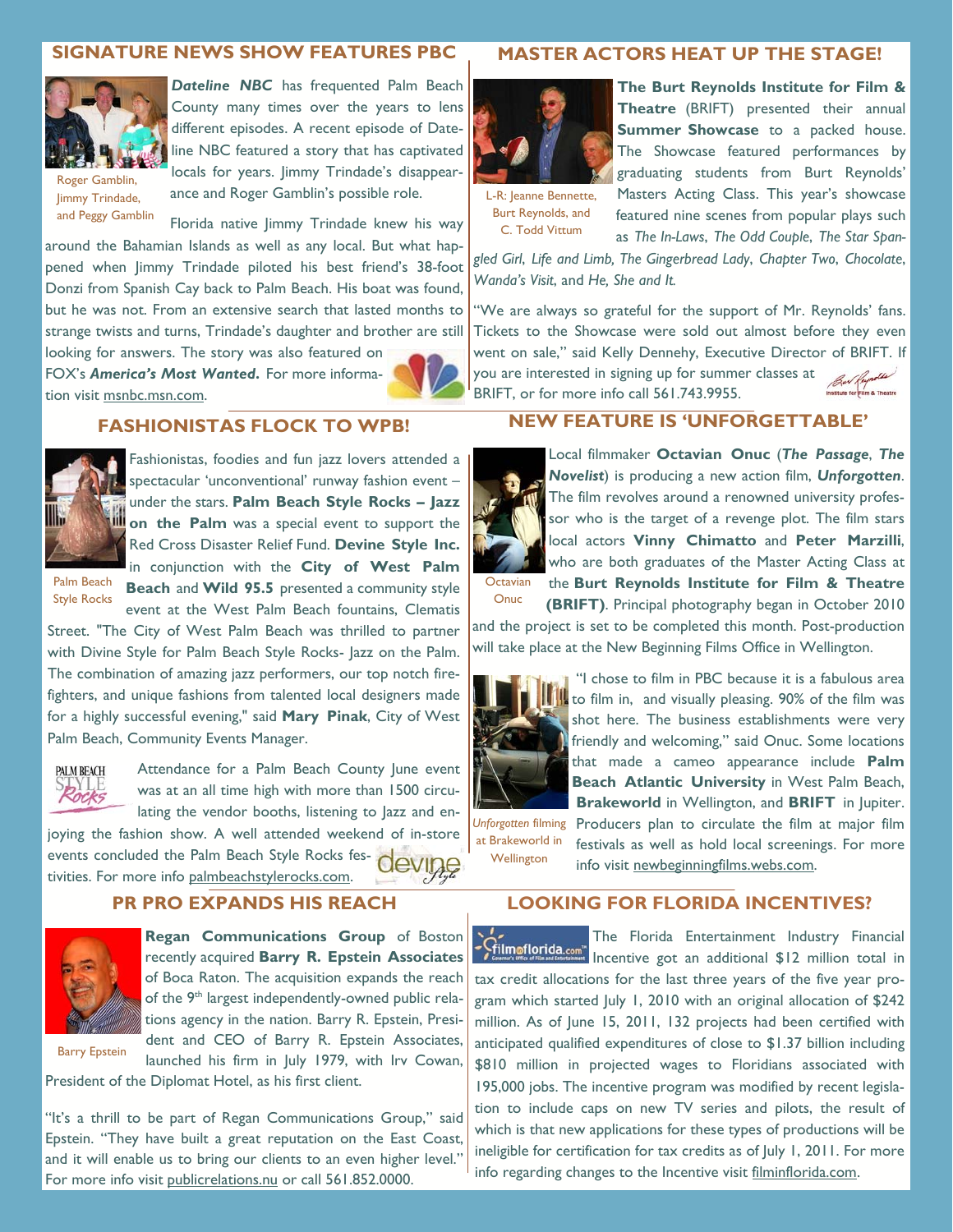## **PALM BEACH FILM SCHOOL PARTNERS WITH INT'L ENTERTAINMENT COMPANY**

**Bigfoot Entertainment, Inc.** has agreed in principle to acquire the **Miami Film School** and **Palm Beach Falm Beach Film School** as part of the **International Academy of Film and Television (IAFT)** umbrella. Bigfoot also LM SCHOOL has appointed **Jim York**, founder and director of the schools, as the Chief Operating Officer (COO) of the IAFT. This partnership will add two new locations to the IAFT's growing roster of film schools, which includes campuses in Los Angeles and Hong Kong. "With his success in Florida at the Miami and Palm Beach Film Schools, Jim is the perfect person to oversee the alwaysgrowing initiatives of the IAFT" said Kacy Andrews, CEO, Bigfoot Entertainment and International Film School Holdings, Ltd. "We feel he will not only channel our efforts to put a network of IAFT schools on the map, but also guide their operations effectively due to his successful track record with other film schools."

 $T$   $\mathbf{f}$   $\mathbf{f}$   $\mathbf{f}$   $\mathbf{f}$   $\mathbf{f}$   $\mathbf{f}$   $\mathbf{f}$   $\mathbf{f}$   $\mathbf{f}$   $\mathbf{f}$   $\mathbf{f}$   $\mathbf{f}$   $\mathbf{f}$   $\mathbf{f}$   $\mathbf{f}$   $\mathbf{f}$   $\mathbf{f}$   $\mathbf{f}$   $\mathbf{f}$   $\mathbf{f}$   $\mathbf{f}$   $\mathbf{f}$   $\mathbf{f}$   $\mathbf{f}$  **INTERNATION** part of feature film productions, such as the recently released *Deep Gold*, which **ALL OFFILMANDTELEVISION** employed the help of many IAFT graduates. "It has been an honor to work with the creative individuals at the Miami and Palm Beach Film Schools including teachers, staff and students." said Jim York, COO of the IAFT. "I now look forward to working with Kacy and IAFT to help aspiring filmmakers from around the world. With our new partnership, we will continue the commitment to train quality filmmakers, while opening new locations across the U.S. and abroad." For more info visit bigfoot.com and iaft.net. In addition, the Miami Film School has been authorized to open film classes to M-1 Visa approved foreign students. For more info email filmschool@aol.com.

## **JULY 14 IS TURKLES DAY!**



At the Palm Beach County Board of County Commissions meeting last month, Commissioner Vana presented a proclamation declaring July 14, 2011 as "**Turkles Day**" in Palm Beach County.

presenting the proclamation to *Turkles*

*Turkles* is a family-friendly feature film HGTV's *My First Sale* Commissioner Vana that was made in association with the Film Department at **Palm Beach State College** (PBSC) and **The Burt Reynolds Institute for Film &** 

**Theatre**. The film shot for 41 days in Palm Beach County at locations such as **Juno Beach Park & Pier** and **John D. MacArthur State Park**.

"We are honored to receive this proclamation! This film was made by 200 volunteer filmmakers, depicts over thirty area locations, and raises awareness about sea turtles. We couldn't be

prouder," said **Frank Eberling**, *Turkles* Writer/Director. Eberling is an awardwinning filmmaker, who is also an adjunct professor in the PBSC Film Department. For more information please visit turkles.org.



Filming of *Turkles*

### **ARTISTS ON THE PATH TO SUCCESS**



**GHOOLD<sub>OO</sub>** In a quest to improve film and TV programs in Palm Beach County (PBC), **The Palm Beach International Film Festival** and the **PBC Economic Development Office** donated funding to establish an

equipment loan pool for public and private schools with TV and/ or film programs in PBC. The money was used to purchase new TV and video equipment for the students. "The program has been successful for years, but this year brought a surge a students taking advantage of the equipment," said **Frank Gorora** of PBC's Education Network. Dr. Diane Allerdycee, Chief Academic Officer, at Toussaint L'Ouverture said, "Thank you so much for the use of the equipment this year. It literally changed several students' lives to be able to make videos." For info call 561.233.1000.

### **SELLING HOMES 'HGTV' STYLE**



The production team from **High Noon Entertainment** shot five episodes of the reality -based TV Show, *My First Sale*, in Palm Beach County (PBC)! The episodes were shot in **Boca Raton**, **Royal Palm Beach**, and **West Palm Beach**. The show chronicles

first-time home sellers' struggles and successes as they go through the potentially overwhelming process of listing, staging, and ultimately selling a home for the very first time.

"We became smitten with PBC during our research and casting process for *My First Sale*. The distinctly fresh and beautiful South Florida style was seen in both the real estate and in the home sellers themselves, not to mention the absolutely breathtaking natural beauty that surrounds the county. We feel that some of our strongest episodes have come out of our filming efforts in PBC. We could not have executed our production without the welcoming support of the County," said **Dan Lehan**, Line Producer. The shows will air around the  $4<sup>th</sup>$  quarter 2011 or early 2012. Check your local listings for air dates and times. **FILEHNOON** 

**MIAMI FILM DIRECTOR RETIRES** 

For more info visit hgtv.com/myfirstsale.

# ENTERTAINMENT



After 17 years at the helm of Miami-Dade's Office of Film and Entertainment, **Jeff Peel** has retired. Mr. Peel's career began in the film office in 1993, with the blockbuster *True Lies*, and he has worked with thousands of films, TV shows, commercial and still photo productions over the years.

The Office of Film and Entertainment will continue to offer location and permitting services to its clients under the supervision of Tony Ojeda, Director, Miami-Dade County's Office of Economic Development and International Trade. Peel has plans to remain active in Miami's film community, in particular with **Film Florida**, the statewide industry trade organization he helped create in 1998.